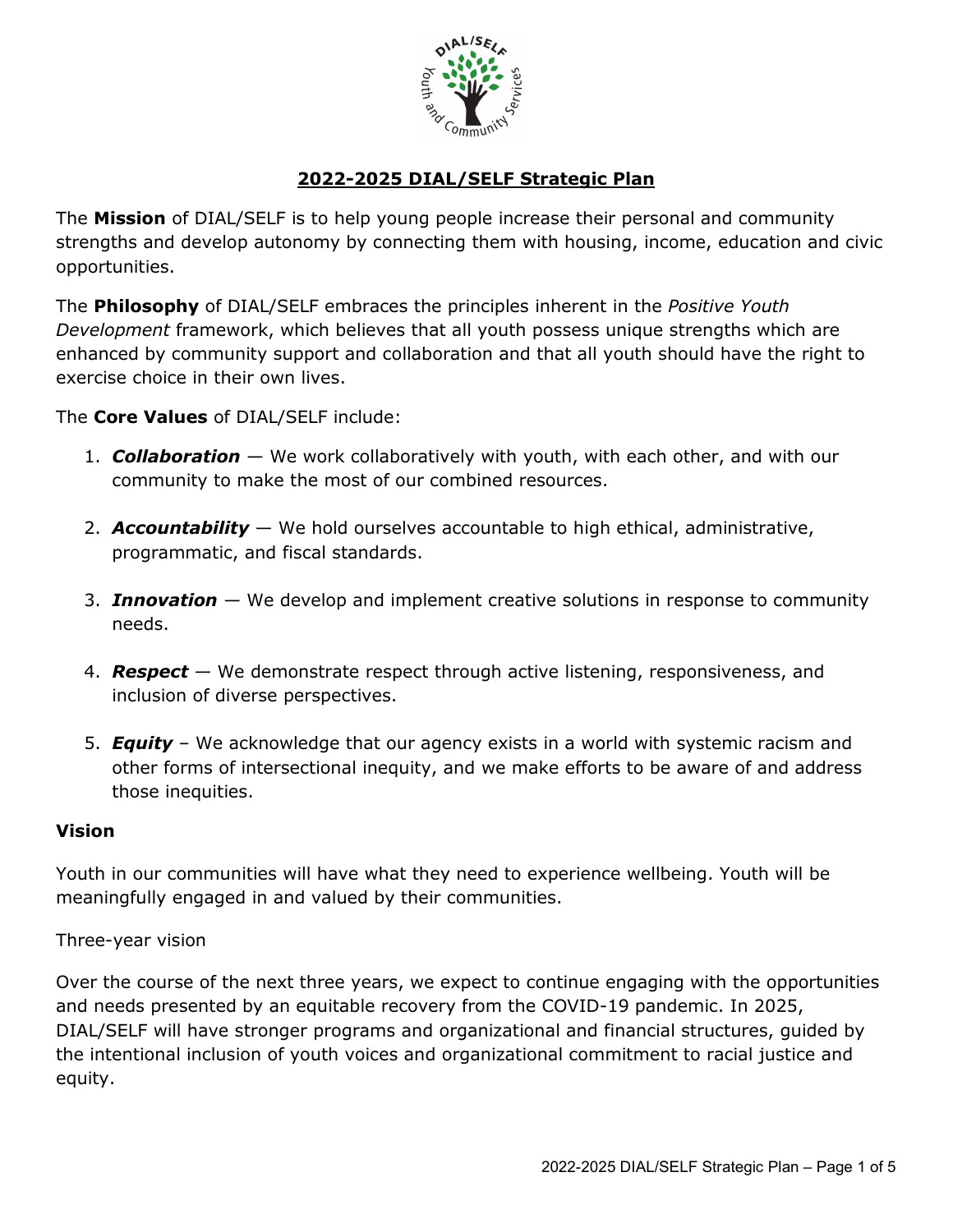### **Strategy Screens**

 $\overline{a}$ 

We are operating in a rapidly changing world. In recognition of this, DIAL/SELF is committed to remaining nimble and responsive to opportunities as they arise rather than committing to specific courses of action enshrined in detailed plans.

To achieve this vision, DIAL/SELF Board and Staff will use the following strategy screens to rapidly evaluate opportunities and potential activities and ensure their alignment with our vision.

Activities that aren't necessarily aligned with our current strategy screens may be undertaken, but these screens will help the staff, management and the Board guard against mission drift.

## **Racial Equity, Diversity and Inclusion**

DIAL/SELF is committed to increasing equity and justice for all as a means of achieving our agency's mission/vision. Many marginalized young people including, but not limited to, people of color and LGBTQ+ have been disproportionately impacted by historical and systemic white supremacy, discrimination and injustice. DIAL/SELF also acknowledges that intersectionality has a multiplier effect on inequity for many people.

DIAL/SELF seeks to operate in an explicitly anti-racist and inclusive way. Our dedication to embodying this commitment must weave through all aspects of governance, operations and service delivery.

## **Therefore, in the consideration of any potential action or opportunity, the Board and staff of DIAL/SELF will consider the following questions:**

- □ How is white-dominant culture at play [here](https://drive.google.com/file/d/1I4WBJX84ldv3Phbe0iri3woMl5uAfabi/view?usp=sharing)<sup>[1](#page-1-0)</sup>? Will this decision work against white dominant culture?
- ❏ Will this have a disparate impact on certain racial, gender, ability, identity or other groups?
- ❏ What do we know about the impact of historical inequities at play in this decision?
	- ❏ How do we know? What research do we need to undertake?
	- ❏ How has the wider historical context played out locally? Will this decision require additional resources to address local context?
	- ❏ Who can we speak with to deepen our understanding?
- ❏ What additional knowledge and training is needed for those involved, and who is involved?
- ❏ Is this decision being made *with* the people most impacted by the results? If not, how can we include those people and center their experience?

<span id="page-1-0"></span> $1$  D/S Board and Staff are committed to ongoing learning/unlearning related to white supremacy culture and how to interrupt it. For an overview of the characteristics of white supremacy culture, we refer to Tema Okun's "white supremacy culture" available for download at [www.dismantlingracism.org.](http://www.dismantlingracism.org/)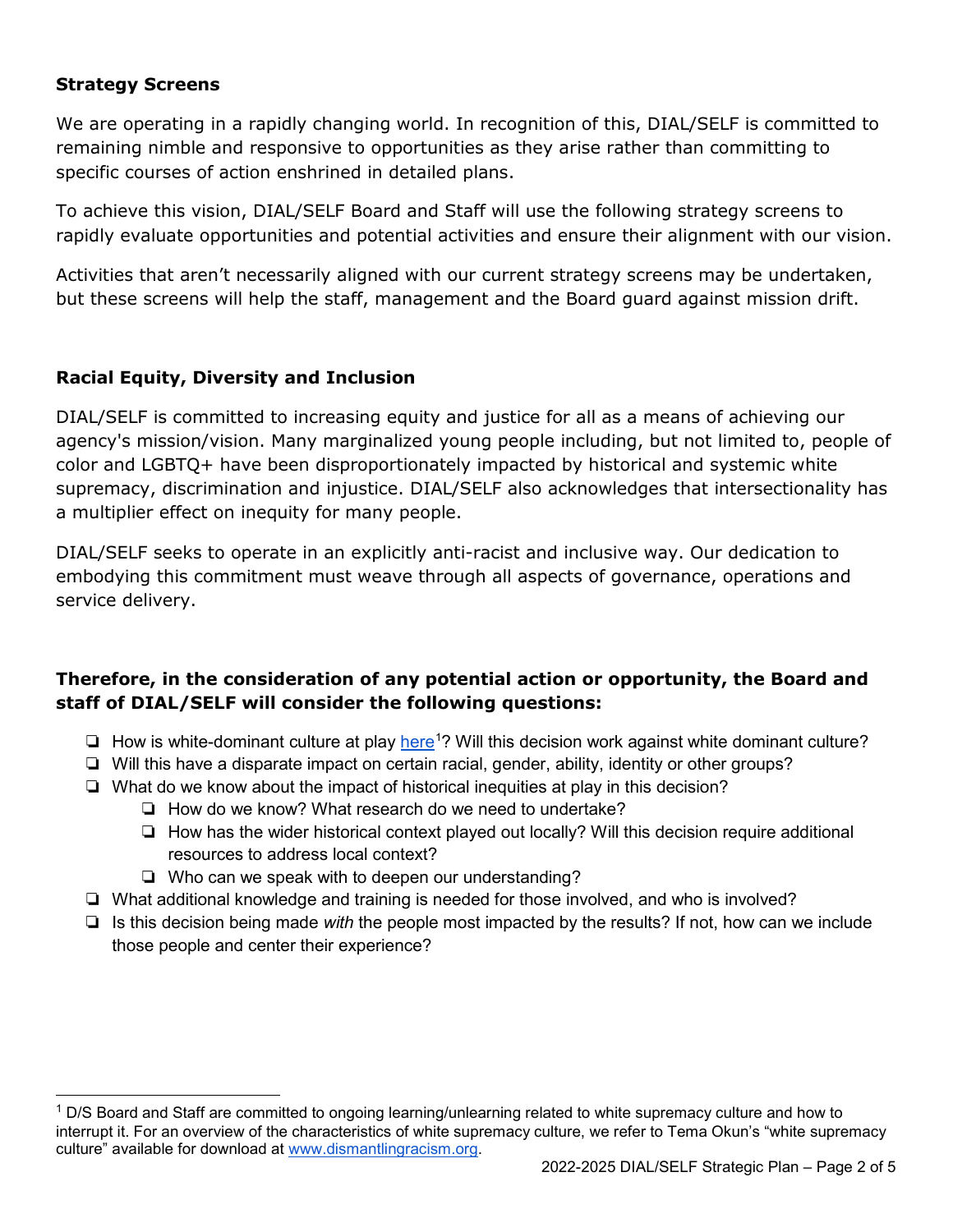## Evaluation:

As this strategy screen is to be activated in connection with the screens below, there are no isolated evaluation metrics proposed here. However, D/S is committed to listening to and learning from the communities we serve. We will admit where we fall short of our efforts to be an actively anti-racist organization and do everything in our power to learn from our experiences and take corrective actions.

### **Financial Strategy**

The organization's financial stability is essential to providing high-quality services that drive positive outcomes for our youth. DIAL/SELF seeks to fund its work in ways that provide maximum flexibility. To that end, we strive to increase the resilience of our programmatic offerings by blending funding streams. Ideally, DIAL/SELF will grow the percentage of unrestricted operating funds, freeing us to invest in our participants and infrastructure as the need arises.

In 2021-2022, DIAL/SELF''s annual operating budget is \$1,720,000. Our largest single grant funding source is AmeriCorps at \$450,000 in federal funds. 82% of our budget is funded through public grants. 7% of the budget is non-contract revenue that can be classified as unrestricted operating funds.

Our strategic objectives for financial health are to:

- Increase the percentage of our annual budget that is unrestricted operating reserves.
- Invest in the people and places that make our work possible through a combination of expanded benefit offerings and increased compensation.
- Increase our organizational resilience by diversifying our sources of funding.

The following questions can be used to guide decisions regarding actions or opportunities as they affect our finances.

- Will this diversify our sources of funding?
- Will this improve DIAL/SELF's resilience by building operating reserve funds?
- Will this require continued funding that is not currently identified?
- Is this funding flexible enough to allow for direct cash payments to program participants to meet their needs?
- Will this funding require reports or data that we are not currently set up to provide? Will DIAL/SELF staff add a significant administrative burden by taking advantage of this funding?
- Will this funding allow DIAL/SELF to increase staff compensation?
- Will this funding source increase with time to match increasing expenses?
- Does this funding require matching funds to be identified/secured?
- Does this funding have a set aside to cover administrative/indirect expenses?
- Is the funding source aligned with DIAL/SELF's values and our commitment to racial equity, diversity, and inclusion? Are the tradeoffs of accessing that funding source worth it?
- Have we reviewed Racial Equity, Diversity and Inclusion screens?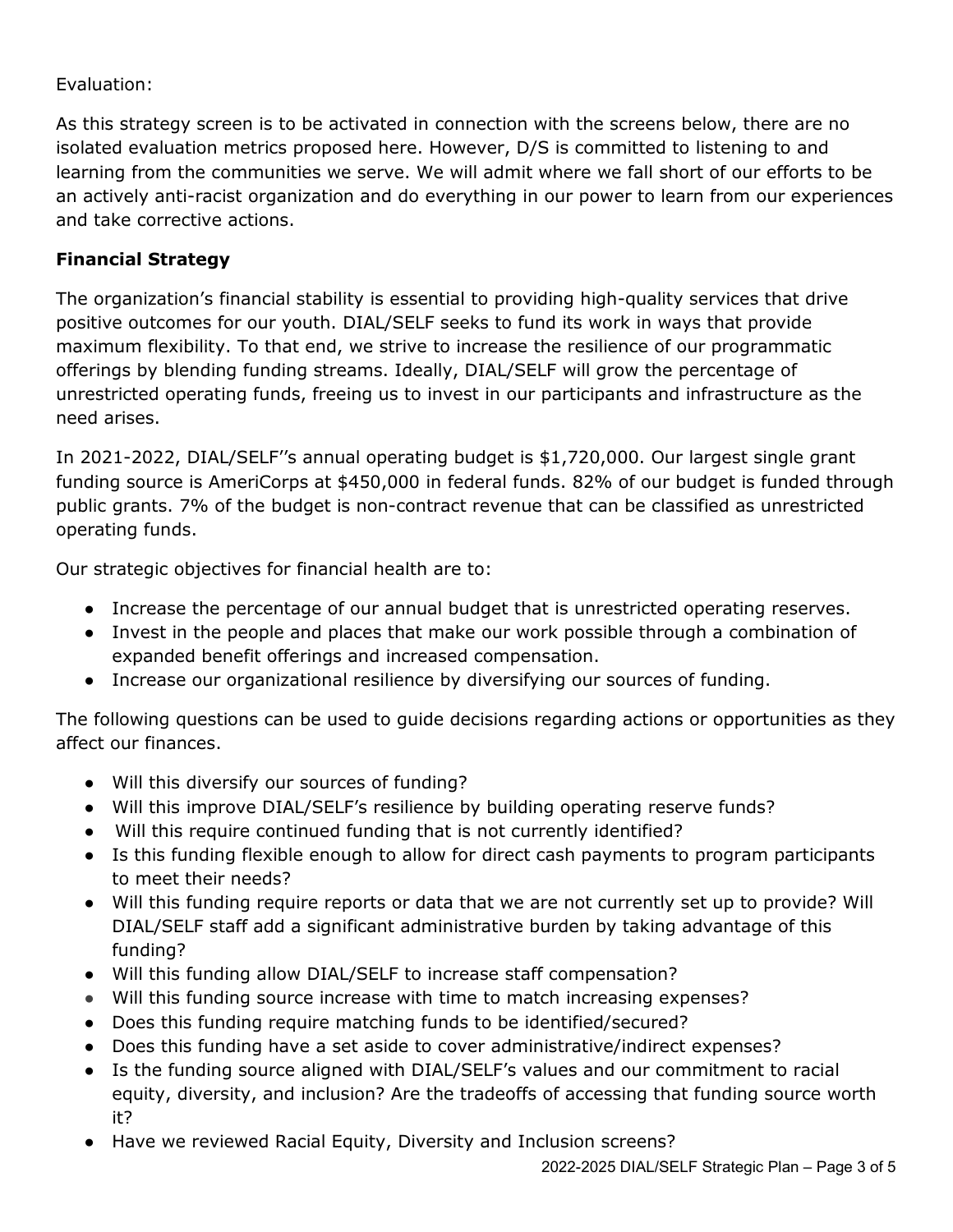At the end of the three-year strategic planning cycle, we will evaluate our success in this strategic area by:

- Using an internal comparison to compare current statistics to those of previous years to determine if DIAL/SELF met its goal of increased fundraising of diverse and flexible funding sources. Including, at minimum:
	- Average pay rates
	- DIAL/SELF's net worth
	- A % spread of revenue sources that shows restricted and unrestricted funding

## **Programmatic Strategy**

DIAL/SELF delivers services to youth and young adults through a positive youth development framework that is designed to meet material needs (housing, food, income, clothing, etc.) and support social-emotional wellbeing (safety, positive relationships with peers and other adults, community connections, self-esteem, etc.).

Our strategic objectives for programmatic health are to:

- Maintain, develop and deliver services that directly meet needs identified by the youth we serve and the staff at DIAL/SELF.
- Increase the reach of our programs and services to meet the needs of more youth in our service area.
- Participate as active members of a service ecosystem in our service area.

The following questions can be used to guide decisions regarding actions or opportunities as they affect our programmatic offerings.

- ❏ Will this directly meet a need identified by the youth we serve?
- ❏ Will this directly meet a need identified by staff or community members?
- ❏ Will this directly increase the physical and social-emotional health and wellbeing of the youth we serve?
- ❏ Will this allow us to gather and apply outcome/impact data that will improve our ability to tell our impact story?
- ❏ Will this allow us to meet a need identified in our community by exercising a particular organizational strength?
- ❏ Will this require expanded organizational capacity to be sustainable?
- ❏ Will this require expertise that we don't currently have on staff?
- ❏ Have we reviewed Racial Equity, Diversity and Inclusion screens?

At the end of the three-year strategic planning cycle, we will evaluate our success in this strategic area by:

● Reviewing the services maintained, expanded, contracted, opened, closed.